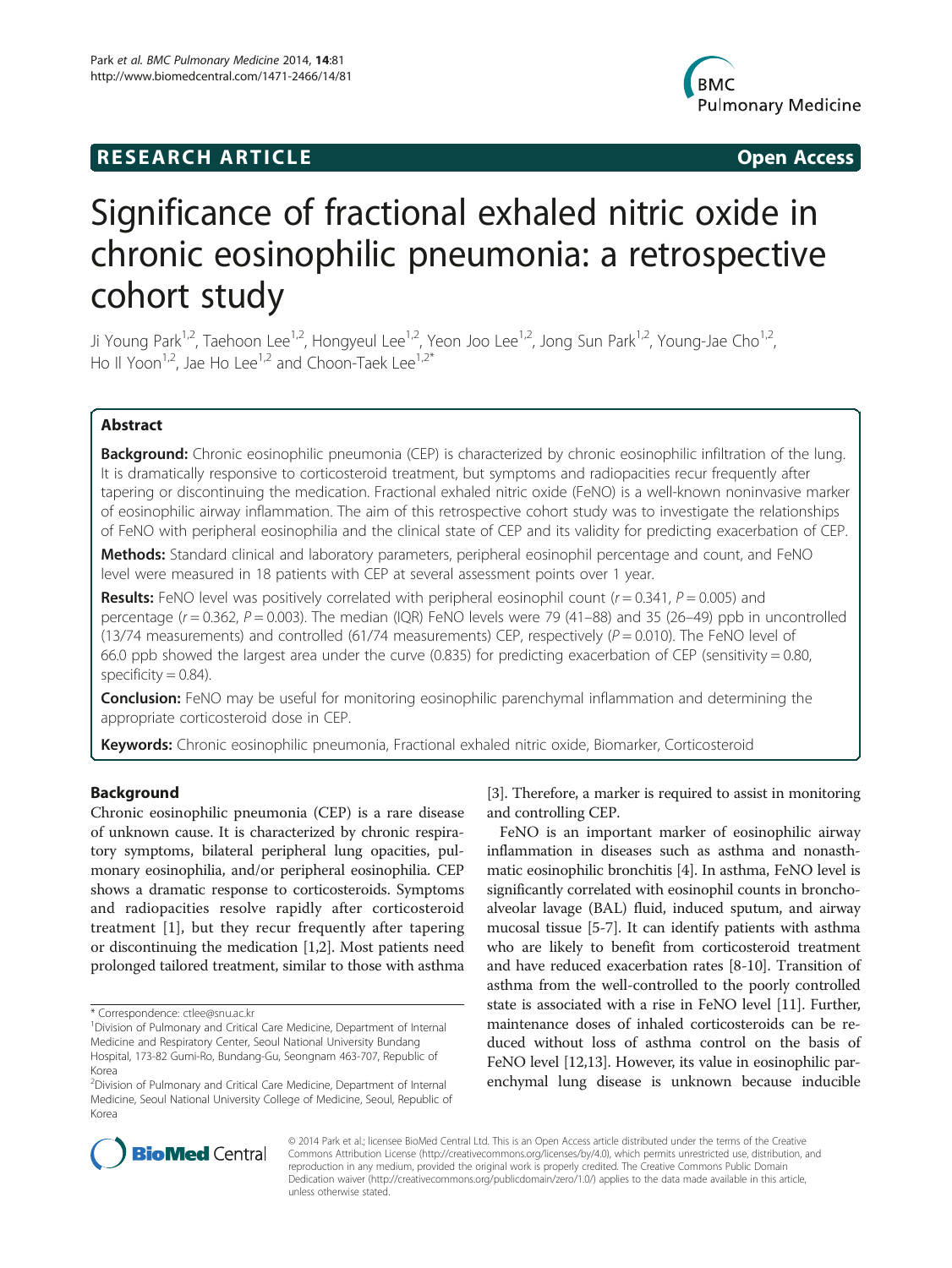<span id="page-1-0"></span>nitric oxide synthetase, the major source of FeNO, is usually found in airway epithelium [\[14](#page-6-0)].

Recently, our group reported that FeNO level is significantly higher in patients with acute eosinophilic pneumonia (AEP) than in those without AEP and decreases during corticosteroid treatment, strongly suggesting that FeNO level increases in eosinophilic parenchymal lung diseases [\[15\]](#page-6-0). Further, FeNO level is lower in patients with stable bronchiectasis than in those with asthma or chronic obstructive lung disease, implying that FeNO has no role in neutrophilic airway inflammation [[16\]](#page-6-0). In this study, we explored the significance of FeNO in the diagnosis and management of CEP, an eosinophilic lung parenchymal disease, by investigating its relationships with peripheral eosinophilia and the clinical state of CEP and its validity for predicting exacerbation of CEP.

# **Methods**

#### Study design and definitions

This retrospective cohort study was conducted at Seoul National University Bundang Hospital between November 2011 and October 2012. The Institutional Review Board approved the study protocol and waived the need for informed consent from patients (B-1210-174-105).

Diagnosis of CEP was based on the following criteria: (i) pulmonary opacities with peripheral predominance on chest radiography; (ii) peripheral eosinophilia ≥ 1000 cells/ $\mu$ L and/or alveolar eosinophilia ≥ 40% of the eosinophil count in BAL fluid; (iii) respiratory symptoms for over 2 weeks; and (iv) exclusion of known causes of eosinophilic pneumonia (parasitic infection, drugs, or allergic bronchopulmonary aspergillosis), eosinophilic granulomatosis with polyangiitis (Churg–Strauss syndrome), and hypereosinophilic syndrome [\[1\]](#page-6-0).

Exacerbation was defined as reappearance of characteristic infiltrates on chest radiography, recurrence of typical clinical features, and increasing peripheral eosinophilia. Uncontrolled CEP was defined as administration or increasing dosage of corticosteroids due to diagnosis or exacerbation of CEP. Controlled CEP was defined as absence of symptoms regardless of corticosteroid dose.

#### Measurements

At each visit during the 1-year study period, we assessed symptoms, chest radiographic findings, peripheral eosinophil count and percentage, and FeNO level. The recall interval was individualized according to the clinical state: most patients were reexamined every 2–3 months, but some patients with uncontrolled CEP were recalled before the scheduled appointment. Change in FeNO levels between visits was calculated at every assessment point, as follows:  $\Delta \text{FeNO} = \text{FeNO}_n - \text{FeNO}_{n-1}$ , where *n* and *n* – 1 represent the  $n$ -th and preceding visits, respectively. Changes in peripheral eosinophil count (Δeosinophil count)

and percentage (Δeosinophil percentage) were similarly calculated.

FeNO level was measured by using a NIOX MINO monitor (Aerocrine AB, Solna, Sweden), without the nose clip, at an exhalation flow rate of 50 mL/s, according to the American Thoracic Society (ATS)/European Respiratory Society (ERS) recommendation [\[17\]](#page-6-0). A FeNO

|                         | Table 1 Baseline characteristics of the 18 patients with |  |  |
|-------------------------|----------------------------------------------------------|--|--|
| <b>CEP at diagnosis</b> |                                                          |  |  |

| Variable                                                       | Value*              | <b>Number</b><br>reported/tested |
|----------------------------------------------------------------|---------------------|----------------------------------|
| Age (years)                                                    | $56(41-68)$         | 18                               |
| Disease duration (months)                                      | 19.1 (9.9-28.7)     | 18                               |
| Gender                                                         |                     | 18                               |
| Female                                                         | 8 (44.4)            |                                  |
| Male                                                           | 10 (55.6)           |                                  |
| Smoking status                                                 |                     | 18                               |
| Current smoker                                                 | 1(5.6)              |                                  |
| Fx-smoker                                                      | 4 (22.2)            |                                  |
| Pack-year history                                              | 25 (20-40)          |                                  |
| Symptoms or signs                                              |                     | 18                               |
| Cough                                                          | 15 (83.3)           |                                  |
| Sputum                                                         | 13 (72.2)           |                                  |
| Dyspnea                                                        | 5(27.8)             |                                  |
| Fever                                                          | 2(11.1)             |                                  |
| Wheezing                                                       | 4(22.2)             |                                  |
| Crackle                                                        | 3(16.7)             |                                  |
| History of tuberculosis                                        | 1(5.6)              | 18                               |
| Laboratory findings                                            |                     |                                  |
| White blood count (cells/µL)                                   | 8060 (7470-9660)    | 18                               |
| Peripheral eosinophil<br>percentage (%)                        | 21.2 (11.6-42.3)    | 18                               |
| Peripheral eosinophil count<br>(cells/uL)                      | 1543 (771-4034)     | 18                               |
| Eosinophil percentage in<br>BAL fluid (%)                      | $47(15-65)$         | 7                                |
| C-reactive protein (mg/dL)                                     | $1.5(0.30 - 3.27)$  | 15                               |
| Aspartate aminotransferase<br>(IU/L)                           | $21(17-24)$         | 17                               |
| Alanine aminotransferase (IU/L)                                | $17(12-24)$         | 17                               |
| Blood urea nitrogen (mg/dL)                                    | $10(8-11)$          | 17                               |
| Creatinine (mg/dL)                                             | $0.84(0.66 - 0.98)$ | 17                               |
| Spirometric results                                            |                     |                                  |
| Forced expiratory volume in 1<br>s/forced vital capacity ratio | 76.0 (62-82)        | 15                               |
| % predicted forced expiratory<br>volume in 1 s                 | 87.0 (67-100)       | 15                               |
| % predicted forced vital<br>capacity                           | 86.0 (72-97)        | 15                               |

\*Data represent median (IQR) or number of patients (%).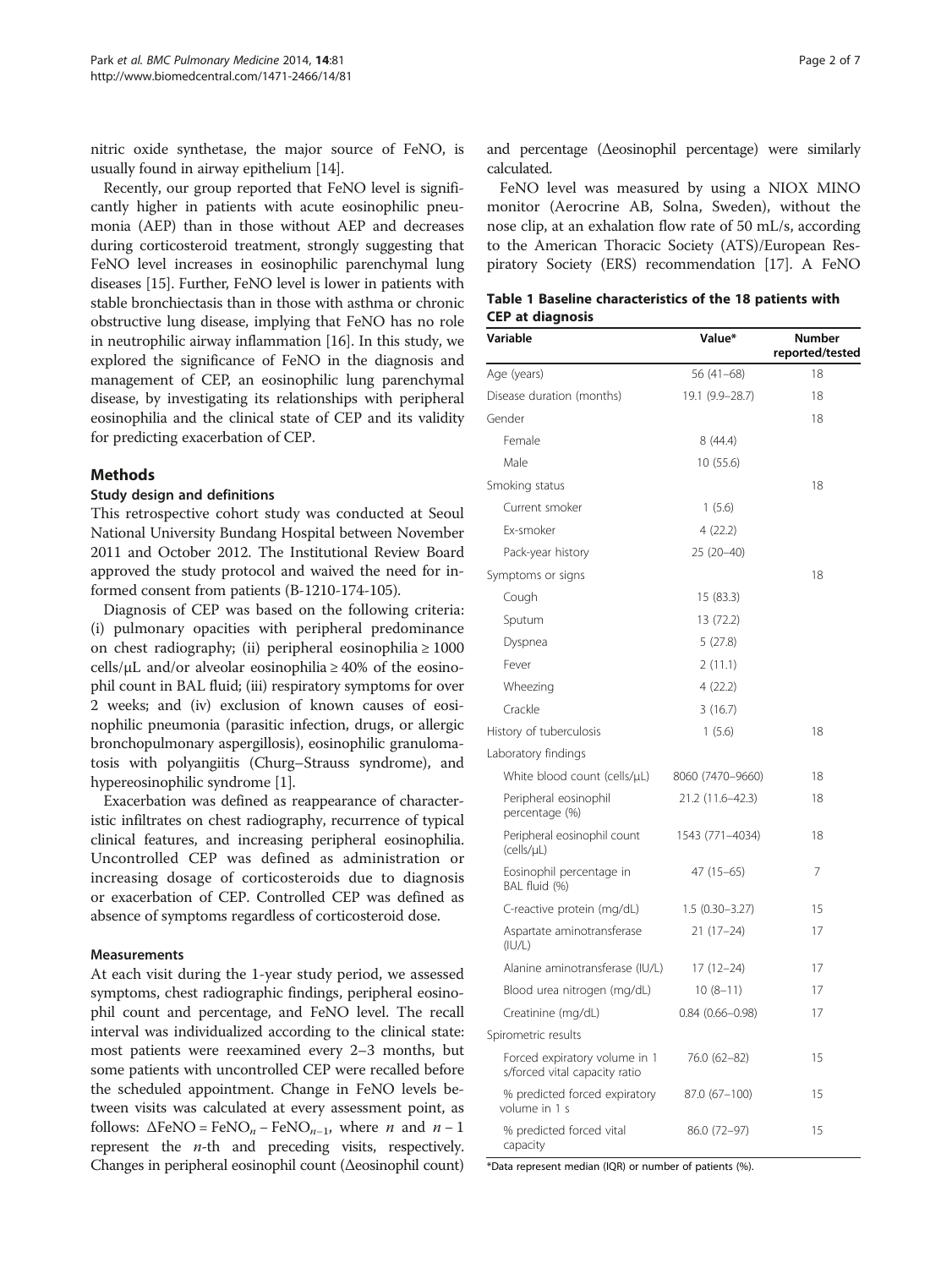level > 50 ppb was considered indicative of eosinophilic inflammation and responsiveness to corticosteroids in symptomatic patients and an increase over 10 ppb suggested a significant ΔFeNO value [[13](#page-6-0)].

#### **Treatment**

The parameters except FeNO level were used to tailor the corticosteroid treatment. The initial regimen for patients with newly diagnosed or uncontrolled CEP was 0.5 mg/kg/day of prednisolone. The dose was gradually tapered according to the clinical state. Patients with controlled CEP generally received a maintenance dose of 2.5- to 5-mg prednisolone daily. If no exacerbation event occurred during 3 months of maintenance treatment, the medication was discontinued. If symptom aggravation, reappearance of radiopacities, and peripheral eosinophilia were noted, suggestive of uncontrolled CEP, the dosage was increased up to 0.5 mg/kg/day.

# Statistical analysis

Data are presented as median (interquartile range [IQR]) values or number (%) of patients. FeNO levels and peripheral eosinophil counts or percentages were analyzed with Pearson correlation analysis. Continuous variables were analyzed by using the Mann–Whitney U-test. The Wilcoxon signed-rank test was used to evaluate parametric differences during an exacerbation event and after corticosteroid administration. Receiver operating characteristic (ROC) curve analysis was used to determine the parametric values that best predicted exacerbation of CEP.  $P < 0.05$  was considered to be statistically significant. All analyses were performed by using SPSS for Windows (version 18.0, SPSS, Inc., Chicago, IL, USA).

# Results

# Baseline characteristics

Eighteen patients (10 men) were enrolled in the study; fifteen patients had been diagnosed before the study began. The median age was 56 (41–68) years (Table [1](#page-1-0)).

One patient (5.6%) was a current smoker, and 17 patients (94.4%) had never smoked or had stopped smoking. The most common symptom was cough  $(n = 15)$ , followed by sputum production ( $n = 13$ ). One patient (5.6%) had a history of pulmonary tuberculosis. The median peripheral eosinophil percentage was 21.2% (11.6–42.3%) of the total leukocyte count and median peripheral eosinophil count was 1543 (771–4034) cells/μL. Seven patients underwent BAL for diagnosis of CEP. The median eosinophil percentage in BAL fluid was 47% (15–65%).

#### Clinical course

Seven patients (38.9%) had controlled CEP throughout the study. Ten exacerbation events occurred in nine patients (50%), with one patient experiencing two episodes. In total, 74 FeNO measurements were obtained from the 18 patients, including 10 measurements during exacerbation events and three at diagnosis. Therefore, 13 FeNO measurements were obtained during uncontrolled CEP (Figure 1). Median time interval between patient visits was 56 days (IQR 28–77). Median number of visits that were attended by the patients was 4 (IQR 4–5).

#### Relationship of FeNO and peripheral eosinophilia

The median FeNO value, peripheral eosinophil percentage, and peripheral eosinophil count were 37 (11–165) ppb, 5.1% (0.0–32.7%), and 283 (0–1938) cell/μL, respectively. FeNO level was positively but weakly correlated with peripheral eosinophil percentage  $(r = 0.362, P = 0.003)$ and count  $(r = 0.341, P = 0.005)$ .  $\triangle$ FeNO was positively and moderately correlated with Δeosinophil percentage  $(r = 0.695, P < 0.001)$  and  $\Delta$ eosinophil count  $(r = 0.699, P < 0.001)$  $P < 0.001$ ) (Figure [2\)](#page-3-0).

# Relationship of FeNO and clinical state

The median FeNO levels were 79 (41–88) and 35 (26–49) ppb in uncontrolled (13/74 measurements) and controlled (61/74 measurements) CEP, respectively, showing a significant difference between the clinical states  $(P = 0.010)$ .

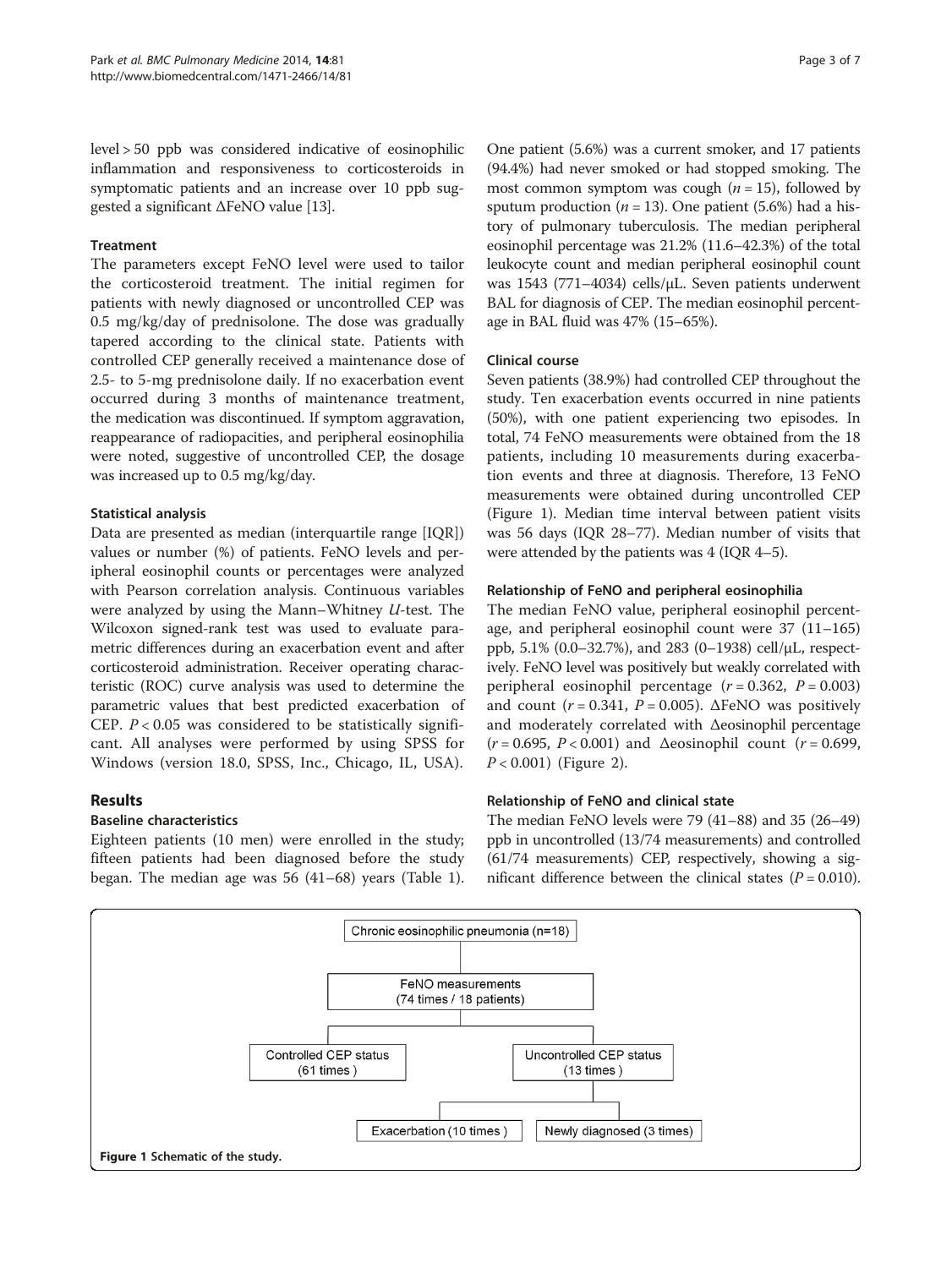<span id="page-3-0"></span>

The median peripheral eosinophil percentage was also higher in the uncontrolled state (17.5% [10.8–22.3%] vs. 3.8% [1.6–6.5%]; P < 0.001). The peripheral eosinophil count showed a similar result (1239 [569–1608] cells/μL vs. 250 [110–389] cells/μL; P < 0.001) (Figure [3\)](#page-4-0).

In nine of the 10 exacerbation events, FeNO level was measured after corticosteroid administration. The median FeNO level significantly decreased after the treatment  $(81 [67-95]$  ppb vs. 37 [32-44] ppb;  $P = 0.004$ ]. In five

events, FeNO level was measured both before and after the episode. Significant changes in FeNO level was noted according to the clinical state of CEP ( $P = 0.022$ ) (Figure [4](#page-4-0)). There is one current smoker. His FeNO was measured after one hour cessation of smoking according to previous recommendation because smoking may decrease FeNO level [\[18,19\]](#page-6-0). His FeNOs were measured two times in stable state (29 and 33 ppb) which were within controlled state IQR (26–49).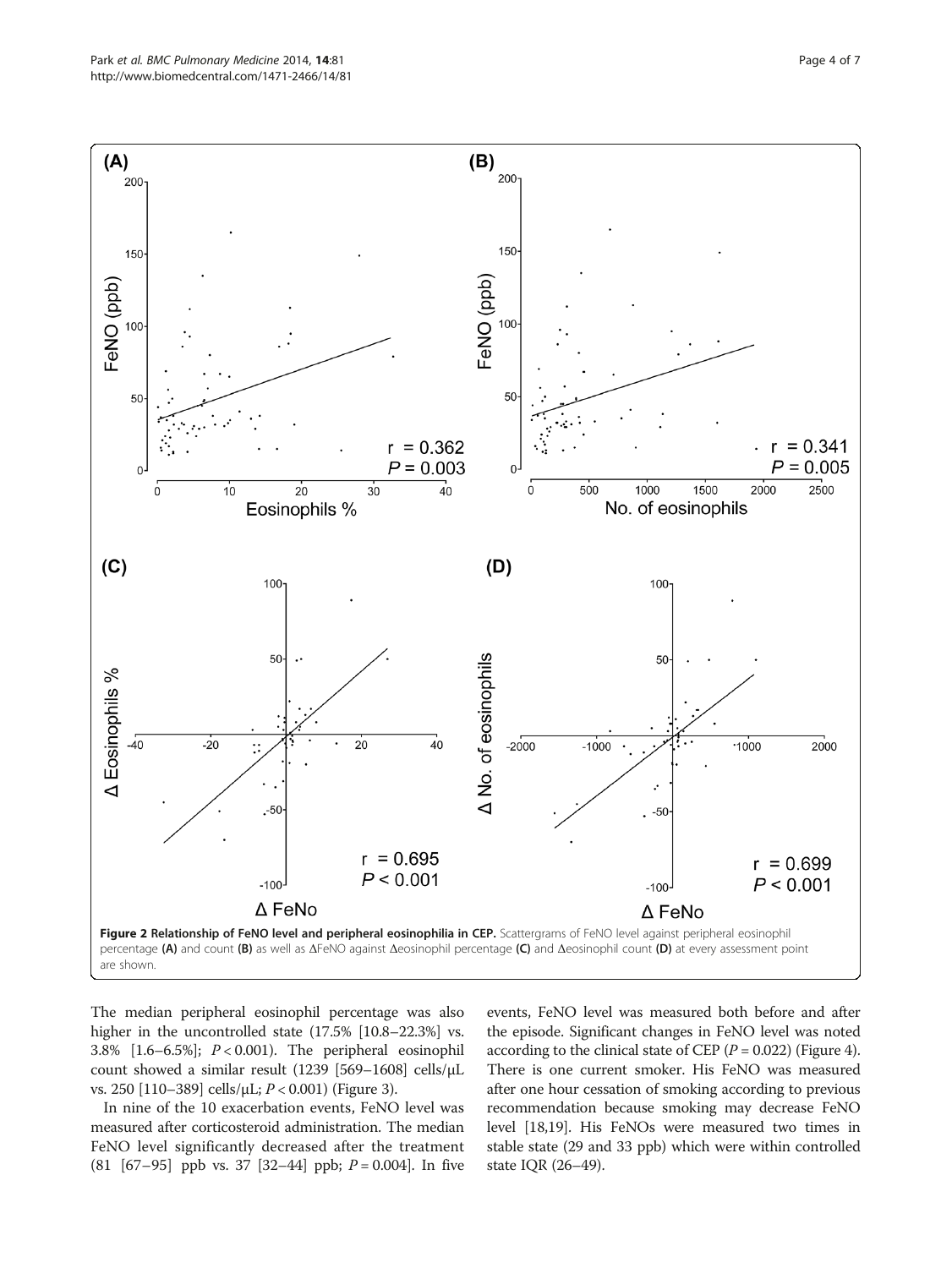<span id="page-4-0"></span>

#### Diagnostic accuracy of FeNO

The area under the curve (AUC) of FeNO level was 0.835 (95% confidence interval = 0.716–0.954). At the cutoff level of 66 ppb, the sensitivity and specificity were 0.80 and 0.84, respectively. Further, the AUC of ΔFeNO was 0.918; at the cutoff value of 8.4 ppb, the sensitivity and specificity were 0.83 and 0.84, respectively (Figure [5](#page-5-0) and Table [2\)](#page-5-0). With regard to the ATS guidelines [\[20](#page-6-0)], the sensitivity and specificity at the 50-ppb cutoff level were 0.80 and 0.77, respectively, and those at the 10-ppb cutoff level of ΔFeNO were 0.67 and 0.86, respectively (Table [2\)](#page-5-0).

The peripheral eosinophil percentage of 8.4% showed the best sensitivity (0.89) and specificity (0.79) for predicting exacerbation of CEP (AUC = 0.906). Further, the peripheral eosinophil count of 451 cells/μL was the best cutoff value  $(AUC = 0.923$ ; sensitivity = 0.89; specificity = 0.83) (Figure [5](#page-5-0) and Table [2\)](#page-5-0).

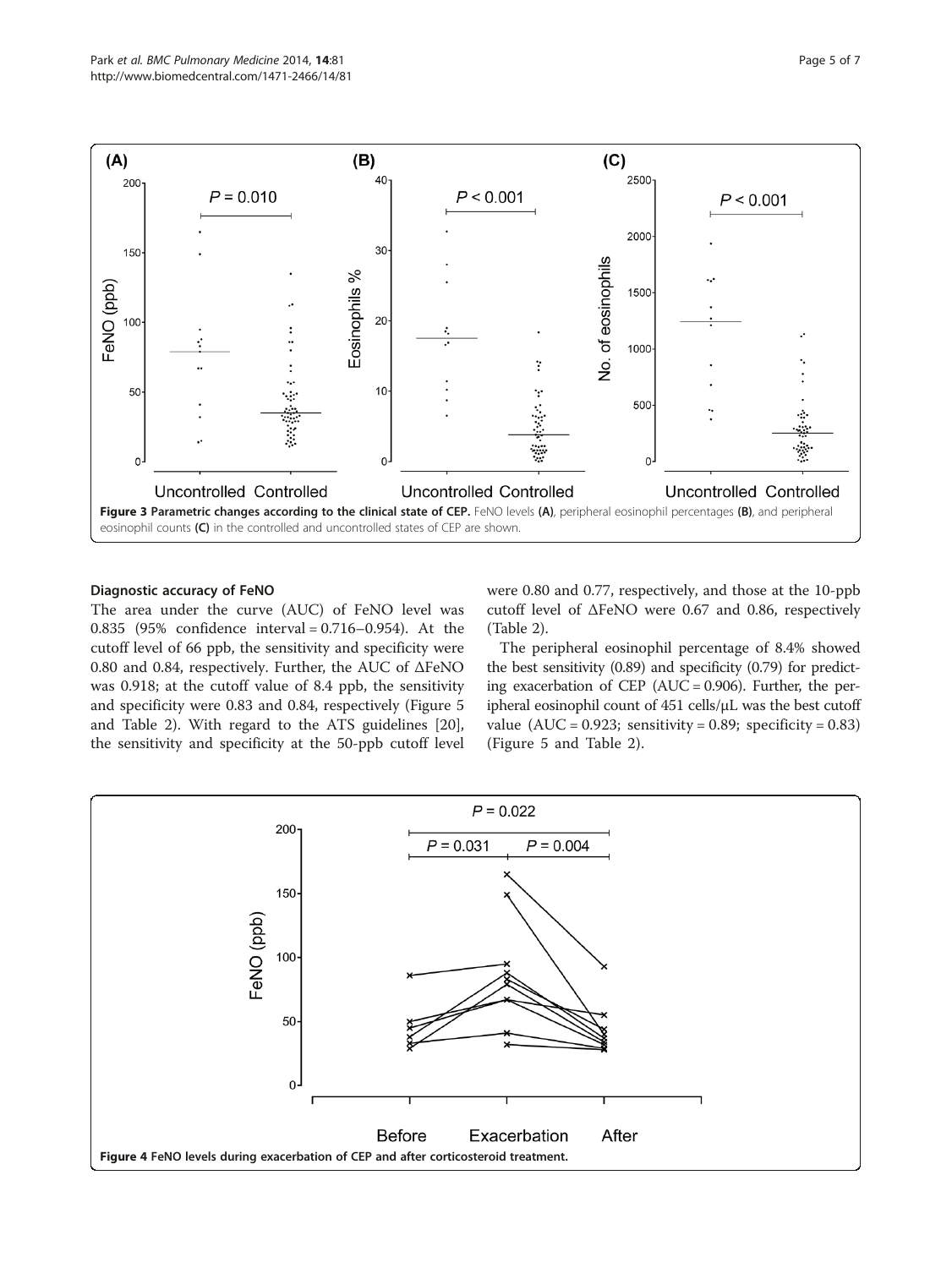<span id="page-5-0"></span>

#### **Discussion**

In this study, we evaluated FeNO as a potential marker of eosinophilic parenchymal inflammation and the clinical course of CEP. We found a moderate positive correlation between FeNO level and the degree of peripheral eosinophilia. Uncontrolled CEP was associated with a significantly higher FeNO level, and FeNO level increased during exacerbation events and decreased after corticosteroid treatment. To the best of our knowledge, this is the first study of FeNO in patients with CEP.

There are no clear diagnostic criteria for CEP. Most authors do not recommend histopathologic proof for establishing the diagnosis. Its diagnosis is based on suggestive clinical features, characteristic radiographic appearance, and peripheral eosinophilia [\[1,3,21](#page-6-0)]. We applied the Marchand et al. [[1](#page-6-0)] criteria in this study. BAL fluid analysis may be helpful in diagnosis but is not a prerequisite

Table 2 Diagnostic validity of the studied parameters for exacerbation of CEP

| Variable                            | <b>AUC</b> | <b>Cutoff value</b>     | Sensitivity | Specificity |
|-------------------------------------|------------|-------------------------|-------------|-------------|
| FeNO level                          | 0.835      | 66.0 ppb                | 0.80        | 0.84        |
|                                     |            | $50.0$ ppb <sup>*</sup> | 0.80        | 0.77        |
| <b>AFeNO</b>                        | 0.918      | 8.4 ppb                 | 0.83        | 0.84        |
|                                     |            | 10.0 $ppb***$           | 0.67        | 0.86        |
| Peripheral eosinophil<br>percentage | 0.906      | 8.4%                    | 0.89        | 0.79        |
| Peripheral eosinophil<br>count      | 0.923      | 451 cells/uL            | 0.89        | 0.83        |

\*FeNO level > 50 ppb is indicative of eosinophilic inflammation and corticosteroid responsiveness in symptomatic patients [[20](#page-6-0)].

\*\*ΔFeNO > 10 ppb indicates significant increase in FeNO level [\[20](#page-6-0)].

[[9,11](#page-6-0)]. The patients who did not undergo BAL not only met the diagnostic criteria but also demonstrated the clinical course of CEP.

CEP seems to show a pattern of waxing and waning frequently. Most patients experience exacerbation events when corticosteroid treatment is discontinued or tapered [[1,2\]](#page-6-0). In previous long-term follow-up studies, 59–69% of the patients were still prescribed oral corticosteroid at the last follow-up visit [[1,2\]](#page-6-0). In this study, 72.2% (13/18) used prednisolone at the last assessment point.

Numerous studies have demonstrated the relationships of FeNO with eosinophilic airway inflammation [\[20](#page-6-0)] and peripheral eosinophilia [[22,23\]](#page-6-0) in asthma. The positive correlation between FeNO level and peripheral eosinophilia in this study suggests that FeNO may reflect eosinophilic inflammation in CEP. Further, FeNO level increases during uncontrolled asthma and decreases during treatment with anti-inflammatory agents [[6,24](#page-6-0)]; increase in FeNO level also predicts loss of asthma control [[25](#page-6-0)]. In the present study, FeNO level showed a similar trend.

Peripheral eosinophil counts do not necessarily indicate the extent of eosinophilic involvement in affected tissue [\[26\]](#page-6-0). The present results show that FeNO measurement is not inferior to peripheral eosinophil percentage or count for monitoring eosinophilic inflammation in CEP. In some ways, it is more useful because the measurement method is completely noninvasive and easy to apply, and results are obtained immediately [\[20\]](#page-6-0). Moreover, the handheld FeNO monitor has the advantage of homebased use [[27\]](#page-6-0).

The FeNO level of 66.0 ppb showed the largest AUC with high sensitivity and specificity for predicting exacerbation of CEP. This value is near the ATS-recommended cutoff level (>50 ppb) [[20](#page-6-0)], which also showed good sensitivity (80%) and specificity (77%). To account for each patient's state of eosinophilic inflammation, we also evaluated ΔFeNO. The change in peripheral eosinophilia correlated well with ΔFeNO. Furthermore, the ΔFeNO value of 8.4 ppb showed good sensitivity and specificity for predicting exacerbation of CEP, similar to the ATSrecommended value of 10 ppb [[20\]](#page-6-0).

The present study has several limitations. First, all the FeNO measurements were combined because of the irregular assessment points in the small number of cases. However, the FeNO levels were simultaneously measured with the peripheral eosinophil and clinical parameters. Second, the 1-year follow-up duration is not enough to predict the long-term course of CEP. Third, the clinicians were aware of each patient's FeNO levels, although they did not use them for tailoring the corticosteroid treatment. Fourth, FeNO levels of only three patients were measured at diagnosis of CEP. Additional FeNO data are needed to determine the cutoff value for diagnosis of CEP.